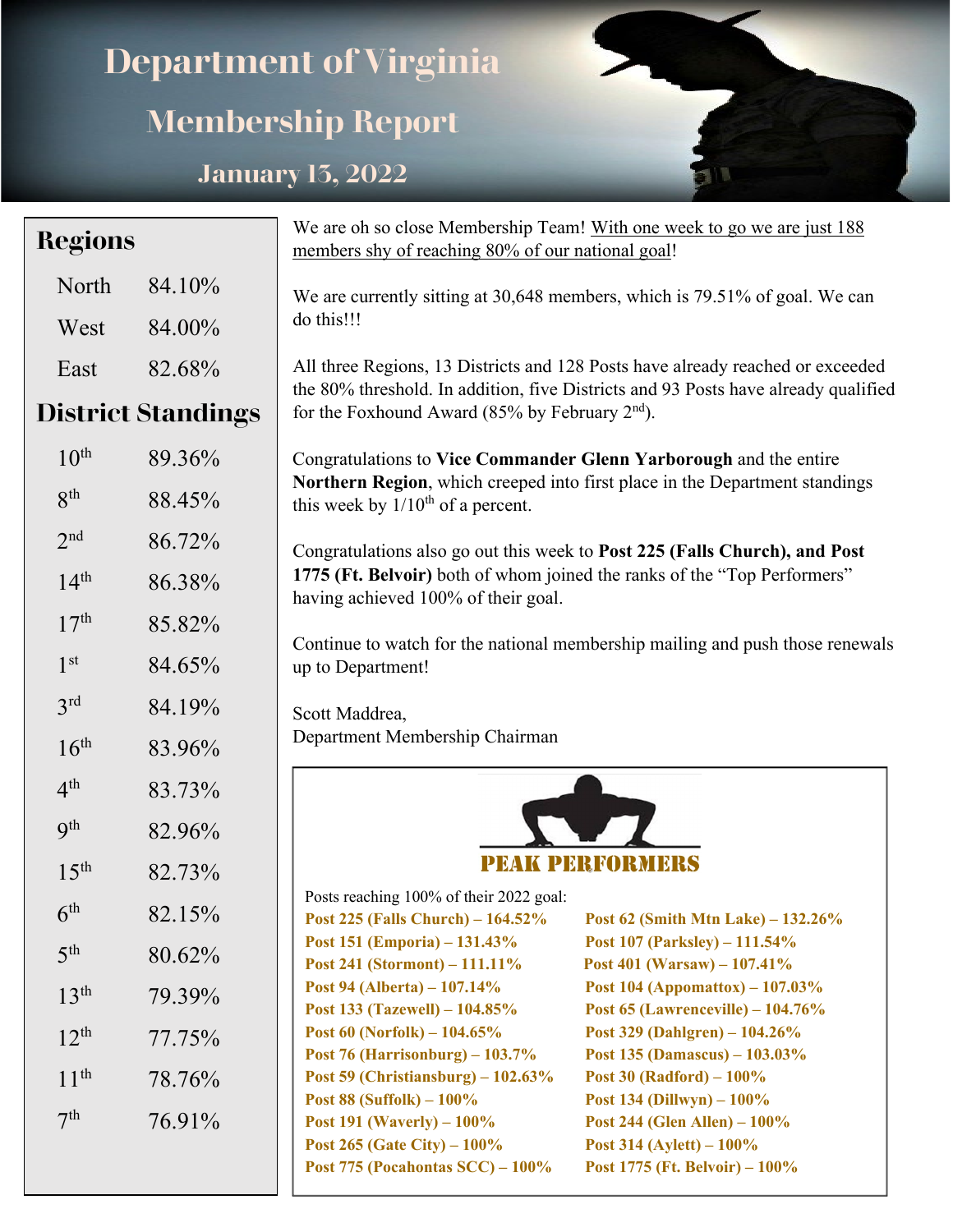|                     |                   |                  | <b>Current</b> | <b>New</b>   |             |        |                 | <b>Percent of</b> |
|---------------------|-------------------|------------------|----------------|--------------|-------------|--------|-----------------|-------------------|
|                     | <b>Prior Year</b> | <b>2022 Goal</b> | <b>Members</b> | <b>Mbrs</b>  | <b>PUFL</b> | Online | <b>Ren Mbrs</b> | Goal              |
| <b>Department</b>   | 37567             | 38545            | 30648          | 1269         | 5417        | 5231   | 23580           | 79.51%            |
| <b>Regions</b>      |                   |                  |                |              |             |        |                 |                   |
| West                | 6026              | 6008             | 5047           | 207          | 662         | 8      | 4104            | 84.00%            |
| North               | 14284             | 14278            | 12008          | 502          | 2411        | 3323   | 8885            | 84.10%            |
| East                | 10191             | 10258            | 8481           | 559          | 1402        | 1900   | 6422            | 82.68%            |
| <b>East Region</b>  |                   |                  |                |              |             |        |                 |                   |
| District 1          | 509               | 508              | 430            | 14           | 64          | 116    | 352             | 84.65%            |
| District 2          | 2511              | 2508             | 2175           | 234          | 304         | 494    | 1614            | 86.72%            |
| District 3          | 2156              | 2151             | 1811           | 114          | 385         | 388    | 1289            | 84.19%            |
| District 4          | 1359              | 1371             | 1148           | 69           | 155         | 174    | 890             | 83.73%            |
| District 11         | 2376              | 2439             | 1921           | 80           | 325         | 452    | 1502            | 78.76%            |
| District 12         | 1280              | 1281             | 996            | 48           | 169         | 276    | 775             | 77.75%            |
| <b>TOTAL</b>        | 10191             | 10258            | 8481           | 559          | 1402        | 1900   | 6422            | 82.68%            |
| <b>West Region</b>  |                   |                  |                |              |             |        |                 |                   |
| District 5          | 1104              | 1099             | 886            | 27           | 84          | 0      | 752             | 80.62%            |
| District 6          | 1238              | 1238             | 1017           | 45           | 113         | 0      | 835             | 82.15%            |
| District 7          | 667               | 667              | 513            | 16           | 102         | 0      | 385             | 76.91%            |
| District 8          | 866               | 866              | 766            | 23           | 127         | 4      | 603             | 88.45%            |
| District 9          | 723               | 710              | 589            | 18           | 127         | 0      | 448             | 82.96%            |
| District 10         | 1428              | 1428             | 1276           | 78           | 109         | 4      | 1081            | 89.36%            |
| <b>TOTAL</b>        | 6026              | 6008             | 5047           | 207          | 662         | 8      | 4104            | 84.00%            |
| <b>North Region</b> |                   |                  |                |              |             |        |                 |                   |
| District 13         | 1830              | 1829             | 1452           | 27           | 293         | 357    | 1108            | 79.39%            |
| District 14         | 728               | 727              | 628            | 18           | 109         | 78     | 491             | 86.38%            |
| District 15         | 1723              | 1720             | 1423           | 55           | 177         | 201    | 1162            | 82.73%            |
| District 16         | 4235              | 4234             | 3555           | 171          | 760         | 1220   | 2583            | 83.96%            |
| District 17         | 5768              | 5768             | 4950           | 231          | 1072        | 1467   | 3541            | 85.82%            |
| <b>TOTAL</b>        | 14284             | 14278            | 12008          | 502          | 2411        | 3323   | 8885            | 84.10%            |
| <b>Traditional</b>  | 30501             | 30544            | 25536          | 1268         | 4475        | 5231   | 19411           | 83.60%            |
| <b>Post 141</b>     |                   | 8001             | 5112           | $\mathbf{1}$ | 942         |        | 4169            | 63.89%            |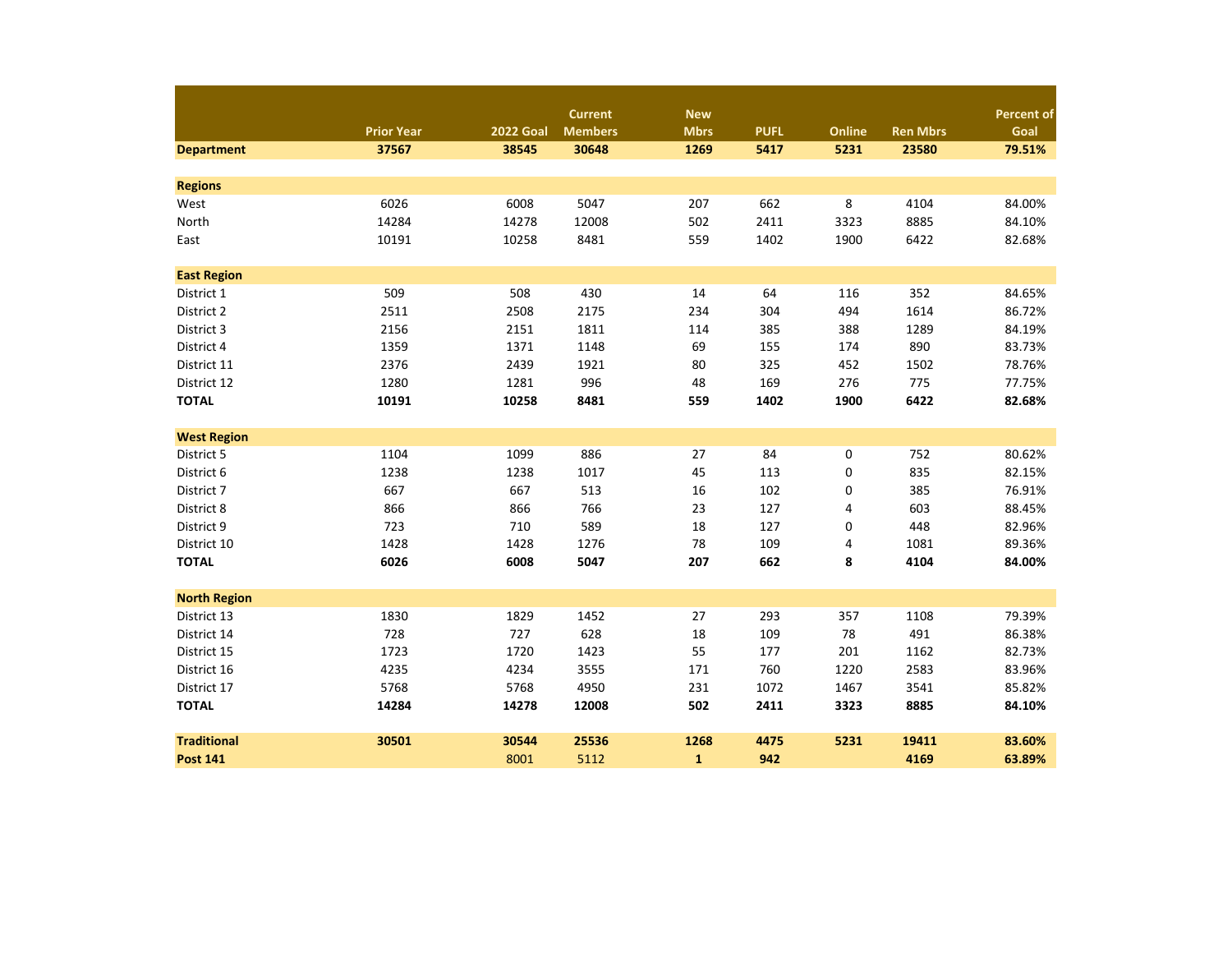|                    |                                          |                     |                   |                  | <b>Current</b> |                 |                |                 | <b>HQS</b>       |                | <b>Percent of</b> |
|--------------------|------------------------------------------|---------------------|-------------------|------------------|----------------|-----------------|----------------|-----------------|------------------|----------------|-------------------|
|                    |                                          |                     | <b>Prior Year</b> | <b>2022 Goal</b> | <b>Members</b> | <b>New Mbrs</b> | <b>PUFL</b>    | <b>Ren Mbrs</b> | <b>Transfers</b> | Online         | Goal              |
| <b>East Region</b> |                                          |                     |                   |                  |                |                 |                |                 |                  |                |                   |
|                    | District 1                               |                     | 509               | 508              | 430            | 14              | 64             | 352             | $\pmb{0}$        | 116            | 84.65%            |
|                    | District 2                               |                     | 2511              | 2508             | 2175           | 234             | 304            | 1614            | 23               | 494            | 86.72%            |
|                    | District 3                               |                     | 2156              | 2151             | 1811           | 114             | 385            | 1289            | 6                | 388            | 84.19%            |
|                    | District 4                               |                     | 1359              | 1371             | 1148           | 69              | 155            | 890             | $\mathbf 1$      | 174            | 83.73%            |
|                    | District 11                              |                     | 2376              | 2439             | 1921           | 80              | 325            | 1502            | 6                | 452            | 78.76%            |
|                    | District 12                              |                     | 1280              | 1281             | 996            | 48              | 169            | 775             | $\mathbf 2$      | 276            | 77.75%            |
|                    | <b>TOTAL</b>                             |                     | 10191             | 10258            | 8481           | 559             | 1402           | 6422            | 38               | 1900           | 82.68%            |
| 1st District (4)   |                                          |                     |                   |                  |                |                 |                |                 |                  |                |                   |
| 56                 | Northampton                              | Cape Charles        | 204               | 204              | 193            | 12              | 21             | 160             | 0                | 59             | 94.61%            |
| 100                | Parksley                                 | Parksley            | 26                | 26               | 29             | $\pmb{0}$       | 5              | 24              | $\pmb{0}$        | 5              | 111.54%           |
| 101                | Smith-Wise                               | Onancock            | 12                | 12               | 11             | $\mathbf 0$     | $\overline{7}$ | 4               | $\mathbf 0$      | $\overline{4}$ | 91.67%            |
| 159                | Chincoteague Inc                         | Chincoteague        | 267               | 266              | 197            | $\overline{2}$  | 31             | 164             | $\mathsf 0$      | 48             | 74.06%            |
|                    | <b>TOTAL</b>                             |                     | 509               | 508              | 430            | 14              | 64             | 352             | 0                | 116            | 84.65%            |
|                    | 2nd District (14)                        |                     |                   |                  |                |                 |                |                 |                  |                |                   |
| 5                  | Attucks                                  | Norfolk             | 103               | 103              | 74             | 0               | 14             | 60              | $\mathbf 0$      | 26             | 71.84%            |
| 35                 | Junius F Lynch                           | Norfolk             | 89                | 89               | 86             | 6               | 5              | 73              | $\overline{2}$   | 38             | 96.63%            |
| 37                 | Norfolk                                  | Norfolk             | 261               | 258              | 174            | 63              | 11             | 96              | $\pmb{0}$        | 20             | 67.44%            |
| 60                 | Federal                                  | Norfolk             | 43                | 43               | 45             | 10              | 6              | 29              | $\mathbf 0$      | 15             | 104.65%           |
| 81                 | George Washington Carver                 | Virginia Beach      | 29                | 29               | 24             | 0               | 5              | 19              | $\pmb{0}$        | 4              | 82.76%            |
| 110                | SSG Robert C Melberg                     | Virginia Beach      | 321               | 321              | 271            | 0               | 65             | 204             | $\overline{2}$   | 71             | 84.42%            |
| 113                | Princess Anne                            | Virginia Beach      | 85                | 85               | 78             | 3               | 11             | 62              | $\overline{2}$   | 30             | 91.76%            |
| 118                | Women's                                  | Norfolk             | 13                | 13               | 8              | $\pmb{0}$       | $\mathbf 1$    | 3               | $\pmb{0}$        | 3              | 61.54%            |
| 190                | Sgt William H Harrison                   | Portsmouth          | 235               | 235              | 206            | 18              | 16             | 184             | $\mathsf 0$      | 28             | 87.66%            |
| 204                | Dalton-Cartier                           | Norfolk             | 36                | 36               | 25             | 0               | $\mathbf{1}$   | 24              | $\mathsf 0$      | $\mathbf{1}$   | 69.44%            |
| 280                | <b>Great Bridge</b>                      | Chesapeake          | 369               | 369              | 336            | 36              | 70             | 219             | 11               | 85             | 91.06%            |
| 310                | Churchland                               | Churchland          | 57                | 57               | 40             | $\mathbf 0$     | $\overline{7}$ | 29              | $\mathbf 0$      | 10             | 70.18%            |
| 327                | Tidewater                                | Norfolk             | 863               | 863              | 806            | 98              | 90             | 612             | 6                | 163            | 93.40%            |
| 1992               | Lee Lewis, Jr                            | Virginia Beach      | $\overline{7}$    | $\overline{7}$   | $\overline{2}$ | $\mathbf 0$     | $\overline{2}$ | 0               | $\mathbf 0$      | $\mathbf 0$    | 28.57%            |
|                    | <b>TOTAL</b>                             |                     | 2511              | 2508             | 2175           | 234             | 304            | 1614            | 23               | 494            | 86.72%            |
|                    |                                          |                     |                   |                  |                |                 |                |                 |                  |                |                   |
| 25                 | 3rd District (14)<br>Braxton-Perkins Inc | <b>Newport News</b> | 397               | 397              | 342            | 50              | 57             | 230             | 4                | 76             | 86.15%            |
| 31                 | Hampton Roads                            | Hampton             | 50                | 50               | 41             | 0               | 17             | 22              | $\pmb{0}$        | $\overline{7}$ | 82.00%            |
| 39                 | Williamsburg Inc                         | Williamsburg        | 104               | 104              | 92             | $\overline{2}$  | 15             | 75              | $\mathsf 0$      | 31             | 88.46%            |
| 48                 | Phoebus                                  | Phoebus             | 78                | 78               | 63             | $\mathbf 1$     | 23             | 37              | $\pmb{0}$        | 13             | 80.77%            |
| 61                 | Charles City                             | <b>Charles City</b> | 29                | 29               | 21             | $\mathbf 0$     | $\mathbf{1}$   | 20              | $\mathbf 0$      | $\overline{4}$ | 72.41%            |
| 67                 | Harry S Foster                           | Hampton             | 152               | 152              | 125            | 12              | 40             | 73              | $\mathsf 0$      | 22             | 82.24%            |
| 75                 | Gloucester                               | Gloucester          | 187               | 187              | 167            | $\overline{7}$  | 38             | 122             | $\mathbf 0$      | 49             | 89.30%            |
| 83                 | Mathews                                  | Mathews             | 150               | 150              | 136            | $\overline{2}$  | 15             | 112             | $\mathbf 0$      | 30             | 90.67%            |
| 165                | Yorktown                                 | Yorktown            | 26                | 26               | 20             | $\pmb{0}$       | 6              | 14              | $\mathbf 0$      | 6              | 76.92%            |
| 273                | Holloway-Moore Inc                       | Poquoson            | 121               | 121              | 112            | 4               | 23             | 83              | $\mathsf 0$      | 24             | 92.56%            |
| 314                | King William, County                     | Aylett              | 36                | 36               | 36             | $\overline{2}$  | 13             | 21              | $\mathbf 0$      | 3              | 100.00%           |
| 368                | Denbigh                                  | <b>Newport News</b> | 725               | 720              | 574            | 33              | 120            | 421             | $\mathbf 0$      | 103            | 79.72%            |
| 1776               | Colonial                                 | Williamsburg        | 69                | 69               | 52             | $\mathbf{1}$    | 13             | 36              | $\overline{2}$   | 13             | 75.36%            |
| 1991               | Desert Storm                             | Tabb                | 32                | 32               | 30             | $\mathbf 0$     | 4              | 23              | $\mathbf 0$      | $\overline{7}$ | 93.75%            |
|                    | <b>TOTAL</b>                             |                     | 2156              | 2151             | 1811           | 114             | 385            | 1289            | 6                | 388            | 84.19%            |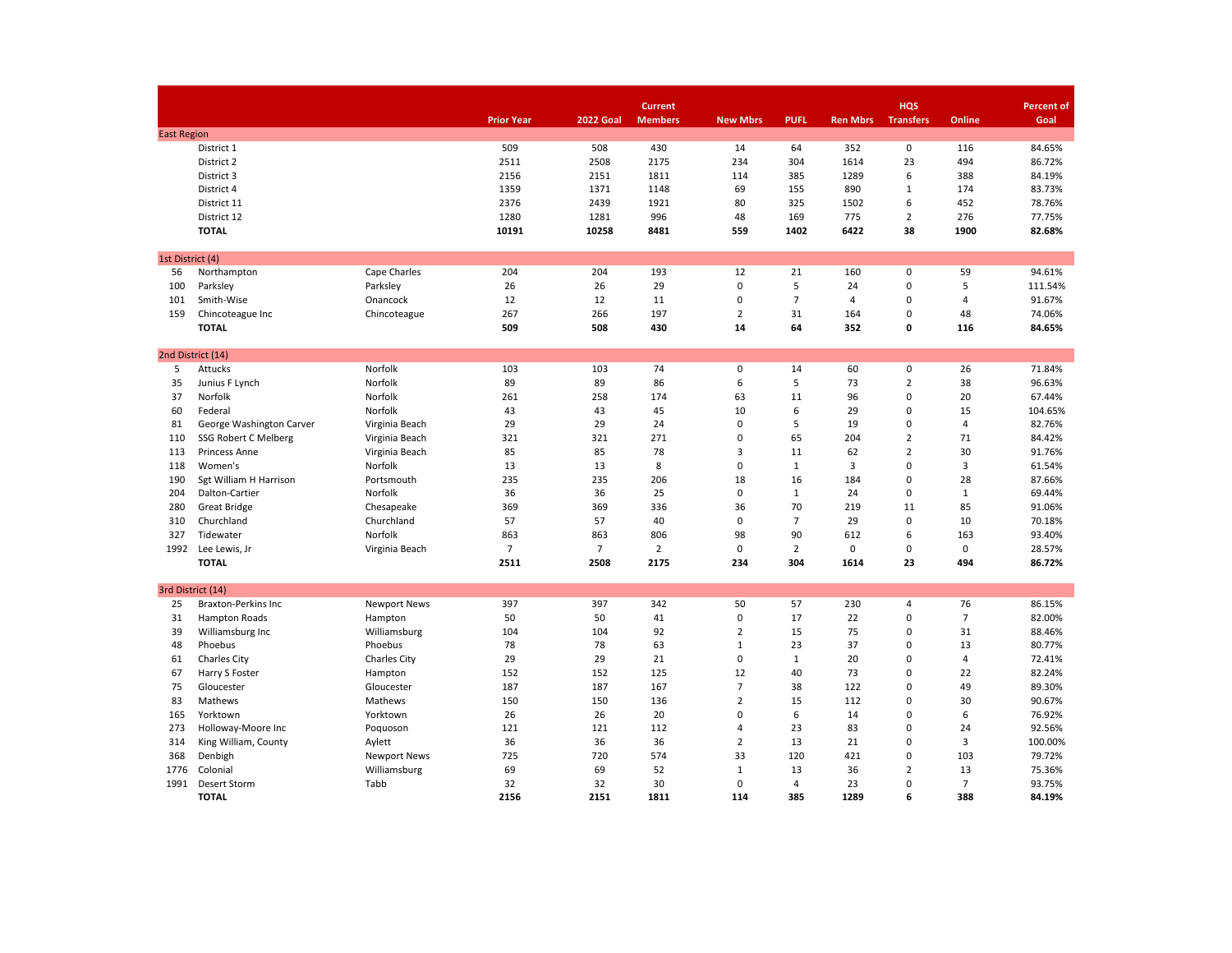|                | 4th District (14)                |                         |              |                |                |                |                |                |                |                |         |
|----------------|----------------------------------|-------------------------|--------------|----------------|----------------|----------------|----------------|----------------|----------------|----------------|---------|
| $\overline{2}$ | J Thompson Wyatt                 | Petersburg              | 326          | 329            | 253            | $\overline{7}$ | 36             | 181            | $\mathbf{1}$   | 56             | 76.90%  |
| 46             | Bulla Post 46 Inc                | Emporia                 | 27           | 28             | 26             | $\mathbf 0$    | $\overline{2}$ | 24             | $\mathbf 0$    | $\mathbf{1}$   | 92.86%  |
| 49             | Dashiell-Barlow                  | Smithfield              | 145          | 147            | 110            | $\overline{4}$ | 16             | 90             | $\mathbf 0$    | 20             | 74.83%  |
| 57             | Norman R Matthews                | Suffolk                 | 73           | 74             | 65             | $\mathbf 1$    | 5              | 59             | $\mathbf 0$    | 8              | 87.84%  |
| 73             | Charles R Younts                 | Franklin                | 65           | 72             | 44             | 0              | 5              | 39             | $\mathbf 0$    | $\overline{a}$ | 61.11%  |
| 88             | Nansemond                        | Suffolk                 | 89           | 90             | 90             | 9              | 17             | 61             | $\mathbf 0$    | 22             | 100.00% |
| 120            | John D Combo                     | Disputanta              | 100          | 84             | 68             | $\overline{2}$ | 15             | 49             | $\mathbf 0$    | $\overline{7}$ | 80.95%  |
| 146            | <b>Hopewell Memorial</b>         | Hopewell                | 365          | 369            | 328            | 30             | 43             | 252            | $\mathbf 0$    | 34             | 88.89%  |
| 149            | Dinwiddie                        | Dinwiddie               | 33           | 34             | 30             | 3              | $\overline{2}$ | 26             | $\mathbf 0$    | $\overline{7}$ | 88.24%  |
| 151            | Emporia                          | Emporia                 | 34           | 35             | 46             | $\overline{4}$ | 3              | 39             | $\mathbf 0$    | $\overline{2}$ | 131.43% |
| 160            | <b>Surry County</b>              | Surry                   | 36           | 37             | 25             | $\mathbf 1$    | 6              | 18             | $\mathbf 0$    | $\mathbf 0$    | 67.57%  |
| 191            | England-Parsons                  | Waverly                 | 11           | 15             | 15             | $\overline{3}$ | $\mathbf 0$    | 12             | $\mathbf 0$    | 6              | 100.00% |
| 264            | Jarratt-Harvey                   | Jarratt                 | 14           | 15             | 11             | 0              | $\overline{2}$ | 9              | $\mathbf 0$    | $\overline{2}$ | 73.33%  |
| 276            | Vick-Ricks-Rideout-Knight        | Boykins                 | na           | $\mathbf{1}$   | $\overline{2}$ | $\mathbf 0$    | $\mathbf 0$    | $\overline{2}$ | $\mathbf 0$    | $\mathbf 0$    | na      |
| 1703           | Prince George                    | Prince George           | 41           | 42             | 35             | 5              | $\overline{3}$ | 29             | $\mathbf 0$    | 5              | 83.33%  |
|                | <b>TOTAL</b>                     |                         | 1359         | 1372           | 1148           | 69             | 155            | 890            | $\mathbf{1}$   | 174            | 83.67%  |
|                |                                  |                         |              |                |                |                |                |                |                |                |         |
|                | 11th District (20)               |                         |              |                |                |                |                |                |                |                |         |
| 1              | John J Wicker, Jr                | Richmond                | 74           | 74             | 39             | $\mathbf 0$    | 14             | 25             | $\mathsf 0$    | 15             | 52.70%  |
| 84             | Westhampton                      | Richmond                | 74           | 74             | 57             | 0              | 19             | 35             | 0              | 8              | 77.03%  |
|                |                                  |                         | 43           | 44             | 38             | 0              | 8              | 30             | $\mathsf 0$    | 3              |         |
| 87             | Amelia County                    | Amelia                  |              |                |                | $\Omega$       |                |                |                |                | 86.36%  |
| 108            | General Daniel Chappie James, Jr | Richmond                | na           | na             | $\overline{2}$ |                | $\mathbf 0$    | $\overline{2}$ | $\mathbf 0$    | $\mathbf 0$    | na      |
| 125            | Lakeside                         | Richmond                | 80           | 79             | 50             | $\mathbf{1}$   | 8              | 41             | 0              | 14             | 63.29%  |
| 136            | Ettrick                          | Ettrick                 | 19           | 19             | 6              | $\mathbf 0$    | $\mathbf{1}$   | $\overline{4}$ | $\mathbf 0$    | $\overline{2}$ | 31.58%  |
| 137            | South Richmond                   | Richmond                | 109          | 111            | 83             | 0              | 19             | 62             | $\mathbf 0$    | 18             | 74.77%  |
| 144            | <b>Battlefields</b>              | <b>Highland Springs</b> | 179          | 181            | 158            | 12             | 16             | 130            | $\mathsf 0$    | 30             | 87.29%  |
| 186            | Major Charles A Ransom           | Midlothian              | 351          | 354            | 268            | 18             | 35             | 213            | $\mathbf 0$    | 56             | 75.71%  |
| 189            | Bernard O Scott                  | Richmond                | 21           | 22             | $\overline{7}$ | 0              | 6              | $\mathbf{1}$   | $\mathsf 0$    | $\mathbf{1}$   | 31.82%  |
| 201            | Powhatan                         | Powhatan                | 85           | 85             | 67             | 0              | 17             | 50             | $\pmb{0}$      | 17             | 78.82%  |
| 210            | Dorie Ira Miller                 | Richmond                | 35           | 35             | 20             | 5              | $\overline{2}$ | 13             | $\mathbf 0$    | $\mathbf 0$    | 57.14%  |
| 233            | Varina                           | Varina                  | 44           | 47             | 33             | $\mathbf 0$    | 3              | 30             | $\mathsf 0$    | $\overline{7}$ | 70.21%  |
| 242            | Sandston Inc                     | Sandston                | 82           | 84             | 81             | 5              | $\overline{7}$ | 69             | $\mathsf 0$    | 6              | 96.43%  |
| 244            | Glen Allen Inc                   | Glen Allen              | 89           | 89             | 89             | 0              | 5              | 84             | $\mathsf 0$    | 12             | 100.00% |
| 284            | <b>Colonial Heights</b>          | <b>Colonial Heights</b> | 920          | 961            | 793            | 23             | 153            | 614            | 3              | 211            | 82.52%  |
| 354            | William E Bullock                | <b>Bon Air</b>          | 137          | 146            | 112            | 16             | $\overline{7}$ | 86             | 3              | 45             | 76.71%  |
| 361            | James Waters-Westenders Inc      | Richmond                | 34           | 34             | 18             | 0              | 5              | 13             | $\mathsf 0$    | $\overline{7}$ | 52.94%  |
|                | <b>TOTAL</b>                     |                         | 2376         | 2439           | 1921           | 80             | 325            | 1502           | 6              | 452            | 78.76%  |
|                |                                  |                         |              |                |                |                |                |                |                |                |         |
|                | 12th District (14)               |                         |              |                |                |                |                |                |                |                |         |
| 55             | <b>B Franklin-Knox</b>           | Fredericksburg          | 118          | 118            | 87             | $\overline{2}$ | 20             | 65             | $\mathsf 0$    | 20             | 73.73%  |
| 64             | Franklin Durham-Essex            | Tappahannock            | 35           | 35             | 31             | $\mathbf 0$    | 3              | 28             | $\mathsf 0$    | 9              | 88.57%  |
| 82             | Middlesex                        | Saluda                  | 14           | 14             | 12             | $\mathbf{1}$   | 5              | 6              | $\mathbf 0$    | 4              | 85.71%  |
| 86             | Adams                            | Kilmarnock              | 63           | 63             | 52             | 0              | 11             | 40             | 0              | 17             | 82.54%  |
| 89             | Ratcliffe-Owens-Sumner           | King George             | 120          | 120            | 97             | 0              | 29             | 68             | $\mathbf 0$    | 23             | 80.83%  |
| 115            | Commonwealth                     | Farnham                 | $\mathbf{1}$ | $\overline{2}$ | $\mathbf{1}$   | $\Omega$       | $\mathbf{1}$   | $\mathbf 0$    | $\mathbf 0$    | $\mathbf 0$    | 50.00%  |
| 117            | Reedville                        | Reedville               | 110          | 110            | 77             | $\mathbf 0$    | 8              | 69             | $\mathsf 0$    | 16             | 70.00%  |
| 148            | <b>Westmoreland County</b>       | Colonial Beach          | 254          | 254            | 197            | 19             | 18             | 159            | $\mathbf{1}$   | 59             | 77.56%  |
| 221            | <b>Caroline County Memorial</b>  | Caroline County         | 69           | 69             | 28             | $\overline{2}$ | $\overline{7}$ | 19             | $\mathbf 0$    | 12             | 40.58%  |
| 241            | Christopher C Curtis             | Stormont                | 9            | 9              | 10             | $\mathbf 0$    | $\mathbf 0$    | 10             | $\mathbf 0$    | $\mathbf{0}$   | 111.11% |
|                |                                  |                         |              | 55             | 43             | $\mathbf 1$    | 10             |                | $\mathbf 0$    | 8              |         |
| 252            | Montross                         | Montross                | 55           |                |                |                | 50             | 33             |                |                | 78.18%  |
| 320            | Spotsylvania                     | Spotsylvania            | 358          | 358            | 283            | 20             |                | 212            | $\mathbf{1}$   | 101            | 79.05%  |
| 329            | Nash-Peyton-Pryor                | Dahlgren                | 47           | 47             | 49             | 3              | $\overline{2}$ | 44             | $\mathsf 0$    | $\mathbf 1$    | 104.26% |
| 401            | Warsaw                           | Warsaw                  | 27           | 27             | 29             | $\mathbf 0$    | 5              | 22             | $\mathbf 0$    | 6              | 107.41% |
|                | <b>TOTAL</b>                     |                         | 1280         | 1281           | 996            | 48             | 169            | 775            | $\overline{2}$ | 276            | 77.75%  |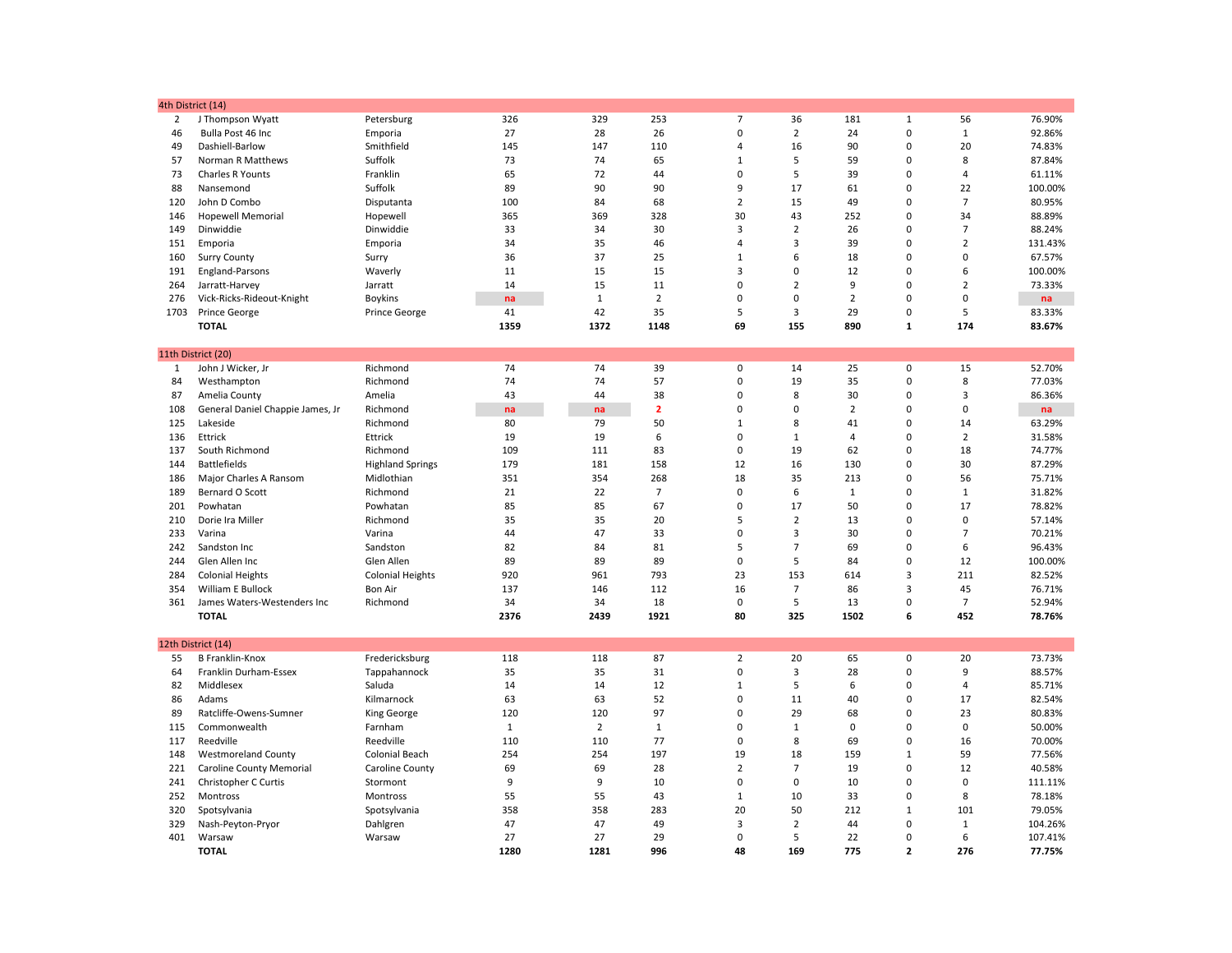|                    |                         |                |                   |                  | <b>Current</b> |                 |                |                 | <b>HQS</b>       |                | Percent of |
|--------------------|-------------------------|----------------|-------------------|------------------|----------------|-----------------|----------------|-----------------|------------------|----------------|------------|
|                    |                         |                | <b>Prior Year</b> | <b>2022 Goal</b> | <b>Members</b> | <b>New Mbrs</b> | <b>PUFL</b>    | <b>Ren Mbrs</b> | <b>Transfers</b> | Online         | Goal       |
| <b>West Region</b> |                         |                |                   |                  |                |                 |                |                 |                  |                |            |
|                    | District 5              |                | 1104              | 1099             | 886            | 27              | 84             | 752             | 0                | 130            | 80.62%     |
|                    | District 6              |                | 1238              | 1238             | 1017           | 45              | 113            | 835             | 0                | 89             | 82.15%     |
|                    | District 7              |                | 667               | 667              | 513            | 16              | 102            | 385             | 0                | 44             | 76.91%     |
|                    | District 8              |                | 866               | 866              | 766            | 23              | 127            | 603             | 4                | 69             | 88.45%     |
|                    | District 9              |                | 723               | 710              | 589            | 18              | 127            | 448             | 0                | 104            | 82.96%     |
|                    | District 10             |                | 1428              | 1428             | 1276           | 78              | 109            | 1081            | $\overline{4}$   | 168            | 89.36%     |
|                    | <b>TOTAL</b>            |                | 6026              | 6008             | 5047           | 207             | 662            | 4104            | 8                | 604            | 84.00%     |
|                    | 5th District (13)       |                |                   |                  |                |                 |                |                 |                  |                |            |
| 8                  | Halifax County Inc      | South Boston   | 248               | 245              | 197            | 9               | 20             | 168             | 0                | 21             | 80.41%     |
| 32                 | Jack Garland            | Farmville      | 53                | 53               | 47             | 5               | 6              | 36              | $\mathbf 0$      | 8              | 88.68%     |
| 40                 | Blackstone              | Blackstone     | 14                | 14               | 8              | $\pmb{0}$       | $\overline{2}$ | 6               | 0                | $\mathbf{1}$   | 57.14%     |
| 43                 | Hester-Bryant           | Chase City     | 72                | 72               | 61             | $\mathbf 0$     | $\overline{4}$ | 54              | 0                | 6              | 84.72%     |
| 45                 | Sgt Earle Davis Gregory | Clarksville    | 48                | 47               | 29             | $\mathbf 0$     | 5              | 24              | 0                | 14             | 61.70%     |
| 50                 | Leon A Harper           | Crewe          | 26                | 26               | 22             | $\mathbf 0$     | $\overline{7}$ | 14              | 0                | 10             | 84.62%     |
| 65                 | Fort Christianna        | Lawrenceville  | 21                | 21               | 22             | $\mathbf 0$     | $\mathbf{1}$   | 21              | 0                | $\mathbf 0$    | 104.76%    |
| 79                 | Crews-Epperson-Puryear  | South Hill     | 328               | 327              | 280            | 5               | 19             | 241             | 0                | 48             | 85.63%     |
| 94                 | Alberta                 | Alberta        | 14                | 14               | 15             | $\Omega$        | $\mathbf{1}$   | 13              | 0                | $\overline{2}$ | 107.14%    |
| 99                 | Bruce-Walker            | Halifax        | 138               | 138              | 118            | 8               | $\overline{7}$ | 100             | $\mathbf 0$      | 6              | 85.51%     |
| 147                | Free State              | Kenbridge      | 34                | 34               | 29             | $\mathbf 0$     | $\overline{7}$ | 22              | 0                | 6              | 85.29%     |
| 260                | Keysville               | Keysville      | 72                | 72               | 55             | $\mathbf 0$     | 5              | 50              | 0                | 6              | 76.39%     |
| 342                | Volens                  | Nathalie       | 36                | 36               | 3              | $\mathbf 0$     | $\mathsf 0$    | 3               | 0                | $\overline{2}$ | 8.33%      |
|                    | <b>TOTAL</b>            |                | 1104              | 1099             | 886            | 27              | 84             | 752             | 0                | 130            | 80.62%     |
|                    | 6th District (13)       |                |                   |                  |                |                 |                |                 |                  |                |            |
| 6                  | Franklin                | Rocky Mount    | 62                | 62               | 53             | $\pmb{0}$       | 5              | 42              | $\mathsf 0$      | 5              | 85.48%     |
| 11                 | <b>Bassett</b>          | <b>Bassett</b> | 8                 | 8                | $\overline{7}$ | $\mathbf 0$     | $\overline{4}$ | 3               | 0                | 3              | 87.50%     |
| 29                 | Waldon France Inc       | Danville       | 156               | 156              | 139            | 11              | $\overline{7}$ | 113             | 0                | 6              | 89.10%     |
| 42                 | Pannill                 | Martinsville   | 80                | 80               | 71             | 5               | $\overline{7}$ | 57              | 0                | $\overline{4}$ | 88.75%     |
| 47                 | Chatham                 | Chatham        | 15                | 15               | 9              | $\mathbf 0$     | $\overline{2}$ | $\overline{7}$  | 0                | $\overline{2}$ | 60.00%     |
| 78                 | <b>Homer Dillard</b>    | Martinsville   | 169               | 169              | 143            | 5               | 19             | 120             | 0                | 13             | 84.62%     |
| 96                 | Callaway                | Callaway       | 20                | 20               | 18             | $\overline{2}$  | $\pmb{0}$      | 16              | 0                | $\mathsf 0$    | 90.00%     |
| 105                | Patrick County          | Stuart         | 63                | 63               | 54             | $\overline{2}$  | 6              | 46              | 0                | $\overline{2}$ | 85.71%     |
| 111                | Zack Muse               | Rocky Mount    | 39                | 39               | 15             | 0               | 11             | 4               | 0                | $\overline{4}$ | 38.46%     |
| 127                | Floyd                   | Floyd          | 56                | 56               | 42             | $\overline{4}$  | 8              | 30              | 0                | 6              | 75.00%     |
| 232                | Gretna                  | Gretna         | 84                | 84               | 70             | 3               | 5              | 61              | 0                | 5              | 83.33%     |
| 325                | Memorial                | Danville       | 217               | 217              | 169            | $\overline{2}$  | 15             | 148             | 0                | 17             | 77.88%     |
| 1097               | Dan River               | Danville       | 269               | 269              | 227            | 11              | 24             | 188             | 0                | 22             | 84.39%     |
|                    | <b>TOTAL</b>            |                | 1238              | 1238             | 1017           | 45              | 113            | 835             | 0                | 89             | 82.15%     |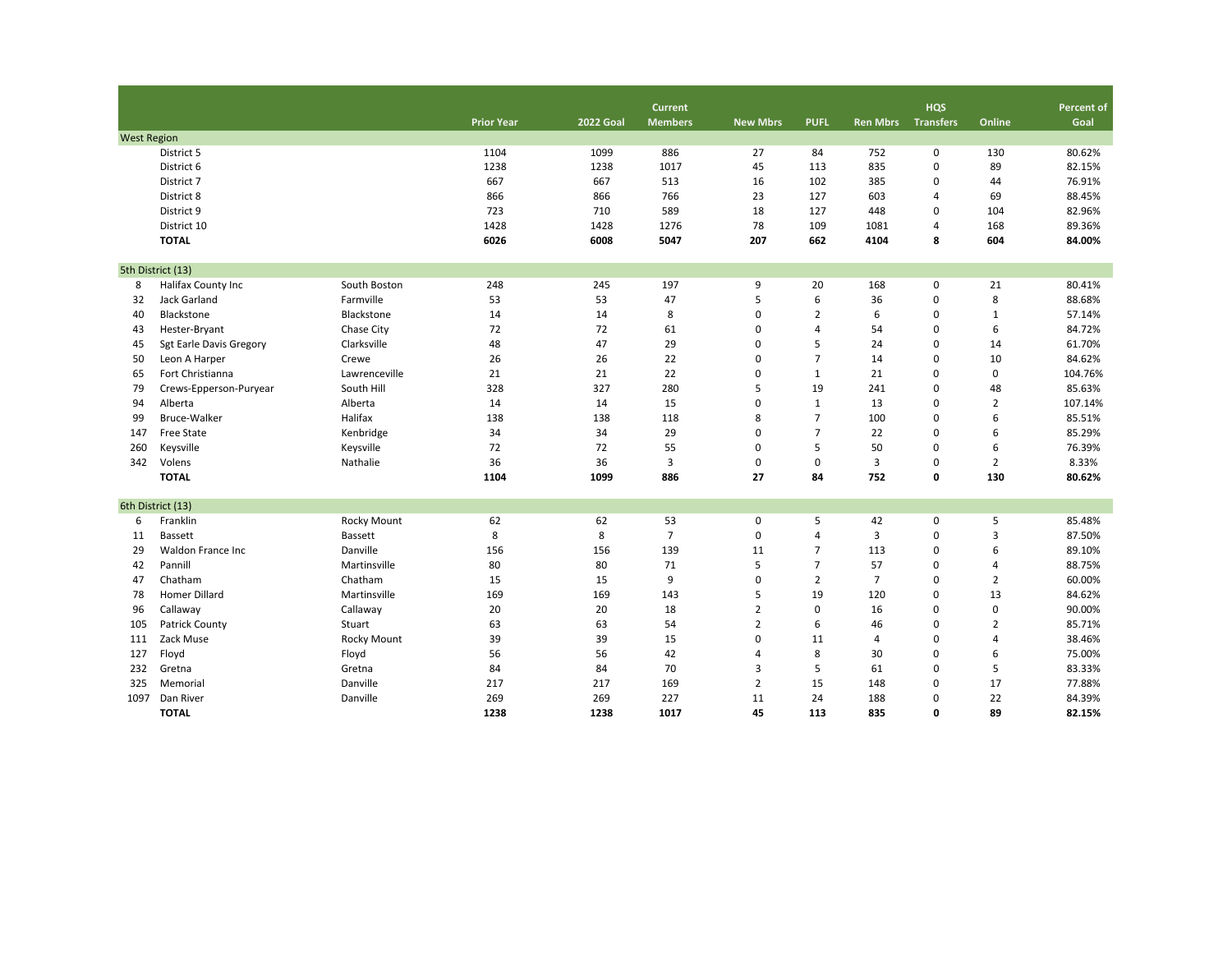| 7th District (9) |                                               |                        |      |      |                |                |                |                |                |                |         |
|------------------|-----------------------------------------------|------------------------|------|------|----------------|----------------|----------------|----------------|----------------|----------------|---------|
| 7                | Pulaski County                                | Pulaski                | 110  | 110  | 97             | $\mathbf 1$    | $\overline{7}$ | 82             | $\mathbf 0$    | 6              | 88.18%  |
| 9                | <b>Wythe County</b>                           | Wytheville             | 98   | 98   | 78             | 3              | 28             | 47             | $\mathbf 0$    | 4              | 79.59%  |
| 18               | Smyth County                                  | Marion                 | 55   | 55   | 43             | $\overline{2}$ | $\overline{4}$ | 37             | $\mathbf 0$    | $\mathbf 1$    | 78.18%  |
| 20               | Miller T Burton                               | Bland                  | 40   | 40   | 33             | 3              | $\overline{4}$ | 26             | $\pmb{0}$      | $\overline{2}$ | 82.50%  |
| 58               | Dublin                                        | Dublin                 | 77   | 77   | 67             | 4              | $\mathbf{1}$   | 59             | $\mathbf 0$    | 4              | 87.01%  |
| 68               | Giles County                                  | <b>Narrows</b>         | 61   | 61   | 52             | $\mathbf 0$    | 18             | 34             | $\mathbf 0$    | 4              | 85.25%  |
| 229              | Rural Retreat Inc                             | <b>Rural Retreat</b>   | 107  | 106  | 82             | $\mathbf 1$    | 27             | 54             | $\mathbf 0$    | 9              | 77.36%  |
| 245              | Floyd Winfield Williams Memorial              | Galax                  | 75   | 76   | 24             | 0              | 11             | 13             | $\Omega$       | 12             | 31.58%  |
| 311              | Hylton-Taylor Williams Memorial               | Pembroke               | 44   | 44   | 37             | $\mathbf 2$    | $\overline{2}$ | 33             | $\mathbf 0$    | $\overline{2}$ | 84.09%  |
|                  | <b>TOTAL</b>                                  |                        | 667  | 667  | 513            | 16             | 102            | 385            | $\mathbf{0}$   | 44             | 76.91%  |
|                  |                                               |                        |      |      |                |                |                |                |                |                |         |
| 12               | 8th District (12)<br><b>Washington County</b> | Abingdon               | 68   | 68   | 59             | $\mathbf 0$    | 9              | 50             | 0              | 12             | 86.76%  |
| 14               | Pocahontas                                    | Pocahontas             | 64   | 64   | 52             | $\mathbf{1}$   | $\overline{7}$ | 45             | $\mathbf 0$    | $\overline{2}$ | 81.25%  |
| 122              | Bluefield                                     |                        | 12   | 12   | $\pmb{0}$      | $\mathbf 0$    | $\mathsf 0$    | $\mathbf 0$    | $\mathbf 0$    | 0              | 0.00%   |
| 133              | <b>Sidney Coulling</b>                        | Tazewell               | 103  | 103  | 108            | $\overline{7}$ | 19             | 78             | 4              | 8              | 104.85% |
| 135              | Rumley-Thompson                               | Damascus               | 33   | 33   | 34             | $\mathbf 1$    | $\overline{2}$ | 30             | $\mathbf 0$    | 6              | 103.03% |
| 164              | John Ratliff                                  | Grundy                 | 307  | 307  | 273            | 3              | 67             | 195            | $\mathbf 0$    | 13             | 88.93%  |
| 185              | Lambert-Fleenor-Bays                          | Jonesville             | 41   | 41   | 37             | 0              | 5              | 32             | $\Omega$       | $\overline{7}$ | 90.24%  |
| 208              | <b>Russell County Veterans</b>                | Lebanon                | 53   | 53   | 40             | $\mathbf 0$    | 8              | 31             | $\mathbf 0$    | $\overline{2}$ | 75.47%  |
| 227              | Clintwood                                     |                        | 12   | 12   | $\mathbf 0$    | $\mathbf 0$    | $\mathbf 0$    | $\mathbf 0$    | $\mathbf 0$    | 0              | 0.00%   |
| 243              | Darrell C Shifty Powers                       | Norton                 | 84   | 84   | 73             | 5              | $\overline{7}$ | 61             | $\pmb{0}$      | 11             | 86.90%  |
| 265              | <b>Scott County Veterans Memorial</b>         | Gate City              | 72   | 72   | 72             | $\mathbf{1}$   | $\overline{2}$ | 70             | $\Omega$       | 3              | 100.00% |
| 775              | <b>Pscc Pocahontas</b>                        | Pocahontas             | 17   | 17   | 17             | 5              | $\mathbf{1}$   | 11             | $\mathbf 0$    | 5              | 100.00% |
|                  | <b>TOTAL</b>                                  |                        | 866  | 866  | 766            | 23             | 127            | 603            | 4              | 69             | 88.45%  |
|                  |                                               |                        |      |      |                |                |                |                |                |                |         |
| 9th District (9) |                                               |                        |      |      |                |                |                |                |                |                |         |
| 3                | Roanoke                                       | Roanoke                | 320  | 308  | 237            | 13             | 51             | 179            | $\pmb{0}$      | 45             | 76.95%  |
| $\overline{4}$   | Alleghany                                     | Covington              | 44   | 43   | 38             | $\mathbf 0$    | 6              | 31             | $\mathbf 0$    | $\overline{2}$ | 88.37%  |
| 30               | Harvey-Howe-Carper                            | Radford                | 20   | 20   | 20             | $\pmb{0}$      | 5              | 15             | $\mathbf 0$    | 3              | 100.00% |
| 59               | <b>Montgomery County</b>                      | Christiansburg         | 76   | 76   | 78             | $\overline{2}$ | 12             | 64             | $\mathbf 0$    | 14             | 102.63% |
| 80               | Dogwood                                       | Vinton                 | 59   | 59   | 46             | $\mathbf 0$    | 12             | 34             | $\mathbf 0$    | $\overline{7}$ | 77.97%  |
| 93               | Buchanan                                      | Buchanan               | 50   | 50   | 40             | $\mathbf 0$    | $\overline{7}$ | 33             | $\pmb{0}$      | 8              | 80.00%  |
| 182              | Blacksburg Inc                                | Blacksburg             | 36   | 36   | 27             | 0              | 8              | 19             | $\mathbf 0$    | $\overline{7}$ | 75.00%  |
| 240              | Troutville                                    | Troutville             | 69   | 69   | 67             | 3              | 14             | 49             | $\pmb{0}$      | 10             | 97.10%  |
| 248              | Victory                                       | Roanoke                | 49   | 49   | 36             | $\pmb{0}$      | 12             | 24             | $\pmb{0}$      | 8              | 73.47%  |
|                  | <b>TOTAL</b>                                  |                        | 723  | 710  | 589            | 18             | 127            | 448            | 0              | 104            | 82.96%  |
|                  | 10th District (11)                            |                        |      |      |                |                |                |                |                |                |         |
| 16               | Lynchburg                                     | Lynchburg              | 824  | 824  | 731            | 46             | 38             | 645            | $\overline{2}$ | 109            | 88.71%  |
| 17               | Rev E Clarence Perdue, Sr                     | Lovingston             | 64   | 64   | 60             | $\mathbf 1$    | 6              | 53             | $\mathbf 0$    | $\overline{4}$ | 93.75%  |
| 36               | Altavista Memorial                            | Altavista              | 44   | 44   | 35             | $\mathbf 0$    | 6              | 29             | $\mathbf 0$    | $\overline{7}$ | 79.55%  |
| 52               | Brookneal                                     | Brookneal              | 22   | 22   | 8              | $\pmb{0}$      | $\mathbf{1}$   | $\overline{7}$ | $\mathbf 0$    | 0              | 36.36%  |
| 54               | <b>Board Canady</b>                           | Bedford                | 114  | 114  | 100            | $\overline{2}$ | 21             | 74             | $\Omega$       | 17             | 87.72%  |
| 62               | Smith Mountain Lake                           | Smith Mountain Lake    | 31   | 31   | 41             | 12             | $\overline{7}$ | 22             | $\mathbf 0$    | 8              | 132.26% |
| 104              | Appomattox                                    | Appomattox             | 185  | 185  | 198            | 13             | 22             | 161            | $\overline{2}$ | 12             | 107.03% |
| 134              | Claborne Peaks                                | Dillwyn                | 29   | 29   | 29             | $\overline{2}$ | $\overline{2}$ | 25             | $\pmb{0}$      | $\overline{2}$ | 100.00% |
| 217              | <b>Big Island</b>                             | <b>Big Island</b>      | 20   | 20   | $\overline{3}$ | $\mathbf 0$    | $\overline{2}$ | $\mathbf{1}$   | $\Omega$       | 0              | 15.00%  |
| 269              | Cumberland                                    | Cumberland             | 25   | 25   | 17             | 0              | 1              | 15             | $\mathbf 0$    | 4              | 68.00%  |
| 274              | <b>Madison Heights</b>                        | <b>Madison Heights</b> | 70   | 70   | 54             | $\overline{2}$ | $\overline{3}$ | 49             | $\mathbf 0$    | 5              | 77.14%  |
|                  | <b>TOTAL</b>                                  |                        | 1428 | 1428 | 1276           | 78             | 109            | 1081           | 4              | 168            | 89.36%  |
|                  |                                               |                        |      |      |                |                |                |                |                |                |         |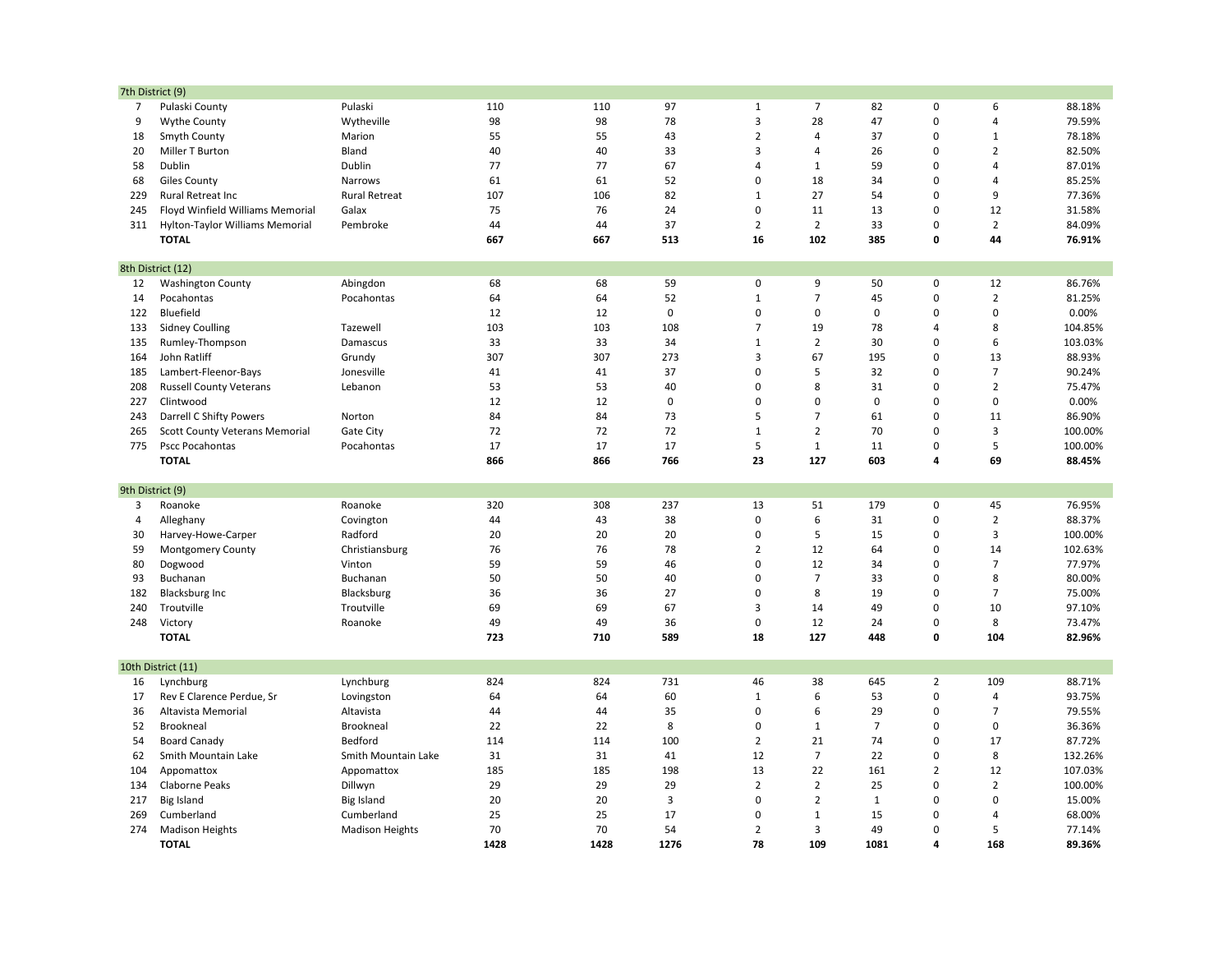|                   |                               |                            | <b>Prior Year</b> | <b>2022 Goal</b> | <b>Current</b><br><b>Members</b> | <b>New Mbrs</b> | <b>PUFL</b>    | <b>Ren Mbrs</b> | <b>HQs</b><br><b>Transfers</b> | <b>Online</b>  | <b>Percent of</b><br>Goal |
|-------------------|-------------------------------|----------------------------|-------------------|------------------|----------------------------------|-----------------|----------------|-----------------|--------------------------------|----------------|---------------------------|
| North Region      |                               |                            |                   |                  |                                  |                 |                |                 |                                |                |                           |
|                   | District 13                   |                            | 1830              | 1829             | 1452                             | 27              | 293            | 1108            | $\mathbf{1}$                   | 357            | 79.39%                    |
|                   | District 14                   |                            | 728               | 727              | 628                              | 18              | 109            | 491             | $\mathbf{1}$                   | 78             | 86.38%                    |
|                   | District 15                   |                            | 1723              | 1720             | 1423                             | 55              | 177            | 1162            | 3                              | 201            | 82.73%                    |
|                   | District 16                   |                            | 4235              | 4234             | 3555                             | 171             | 760            | 2583            | 10                             | 1220           | 83.96%                    |
|                   | District 17                   |                            | 5768              | 5768             | 4950                             | 231             | 1072           | 3541            | 33                             | 1467           | 85.82%                    |
|                   | <b>TOTAL</b>                  |                            | 14284             | 14278            | 12008                            | 502             | 2411           | 8885            | 48                             | 3323           | 84.10%                    |
| 13th District     |                               |                            |                   |                  |                                  |                 |                |                 |                                |                |                           |
| 74                | Charlottesville/Albemarle Inc | Charlottesville            | 679               | 678              | 554                              | $\overline{7}$  | 145            | 402             | $\mathbf 0$                    | 119            | 81.71%                    |
| 90                | Beaverdam                     | Beaverdam                  | 67                | 67               | 54                               | $\overline{7}$  | 5              | 43              | $\mathbf 0$                    | 16             | 80.60%                    |
| 116               | Louisa                        | Louisa                     | 148               | 148              | 107                              | $\mathbf{1}$    | 22             | 83              | 0                              | 28             | 72.30%                    |
| 128               | <b>Greene County</b>          | Stanardsville              | 105               | 105              | 78                               | 3               | 3              | 67              | $\mathbf 0$                    | 14             | 74.29%                    |
| 156               | <b>Orange County</b>          | Orange                     | 142               | 142              | 111                              | $\mathbf{1}$    | 19             | 91              | 0                              | 14             | 78.17%                    |
| 157               | <b>Madison County</b>         | Madison                    | 119               | 119              | 92                               | 3               | 20             | 68              | $\mathbf{1}$                   | 23             | 77.31%                    |
| 175               | Mechanicsville Inc            | Mechanicsville             | 292               | 292              | 247                              | $\overline{3}$  | 39             | 193             | $\mathbf 0$                    | 85             | 84.59%                    |
| 206               | Ashland                       | Ashland                    | 27                | 27               | 25                               | $\mathbf 0$     | 5              | 18              | $\mathbf 0$                    | $\overline{4}$ | 92.59%                    |
| 215               | Goochland                     | Goochland                  | 122               | 122              | 91                               | $\mathbf{1}$    | 20             | 70              | $\mathbf 0$                    | 23             | 74.59%                    |
| 2003              | Fluvanna County               | Fluvanna County            | 129               | 129              | 93                               | 1               | 15             | 73              | $\mathbf 0$                    | 31             | 72.09%                    |
|                   | <b>TOTAL</b>                  |                            | 1830              | 1829             | 1452                             | 27              | 293            | 1108            | $\mathbf{1}$                   | 357            | 79.39%                    |
|                   | 14th District (10)            |                            |                   |                  |                                  |                 |                |                 |                                |                |                           |
| 13                | Clemmer-Mcguffin Inc          | Staunton                   | 126               | 126              | 114                              | $\overline{3}$  | 16             | 94              | $\mathbf 0$                    | 17             | 90.48%                    |
| 27                | Dayton                        | Dayton                     | 154               | 154              | 148                              | $\overline{7}$  | 22             | 113             | $\mathbf 0$                    | 13             | 96.10%                    |
| 76                | Newman-Washington             | Harrisonburg               | 27                | 27               | 28                               | $\mathbf 0$     | 5              | 23              | 0                              | $\overline{2}$ | 103.70%                   |
| 126               | Floyd-Davidson Inc            | <b>Buena Vista</b>         | 72                | 72               | 61                               | $\overline{2}$  | $\overline{7}$ | 53              | $\mathbf 0$                    | 6              | 84.72%                    |
| 188               | Shenandoah Valley             | Harrisonburg               | 197               | 196              | 149                              | 5               | 11             | 131             | $1\,$                          | 24             | 76.02%                    |
| 222               | Stonewall                     | Elkton                     | 10                | 10               | $\overline{7}$                   | $\mathbf 0$     | $\mathbf 0$    | $\overline{7}$  | $\mathbf 0$                    | $\mathbf{1}$   | 70.00%                    |
| 278               | <b>Plains District</b>        | Plain Dis Timbervil        | 21                | 21               | 20                               | $\mathbf 0$     | 17             | $\overline{3}$  | 0                              | $\mathbf 0$    | 95.24%                    |
| 291               | Johnson-Davis Inc             | Lexington                  | 17                | 17               | 14                               | $\Omega$        | $\overline{2}$ | 12              | $\mathbf 0$                    | $\overline{4}$ | 82.35%                    |
| 340               | East Augusta County           | <b>East Augusta County</b> | 104               | 104              | 87                               | 1               | 29             | 55              | 0                              | 11             | 83.65%                    |
|                   | <b>TOTAL</b>                  |                            | 728               | 727              | 628                              | 18              | 109            | 491             | $\mathbf{1}$                   | 78             | 86.38%                    |
| 15th District (7) |                               |                            |                   |                  |                                  |                 |                |                 |                                |                |                           |
| 21                | Conrad-Hoover                 | Winchester                 | 502               | 502              | 410                              | 15              | 46             | 347             | $\overline{2}$                 | 54             | 81.67%                    |
| 22                | Miller-Campbell-Baker         | Luray                      | 66                | 66               | 58                               | $\mathbf{1}$    | 12             | 42              | $\mathbf 0$                    | 4              | 87.88%                    |
| 41                | Lloyd Williams                | Berryville                 | 154               | 154              | 137                              | $\overline{2}$  | 12             | 121             | 0                              | 26             | 88.96%                    |
| 53                | Giles B Cook                  | Front Royal                | 282               | 280              | 240                              | 13              | 37             | 189             | $\mathbf{1}$                   | 42             | 85.71%                    |
| 77                | Shenandoah Inc                | Strasburg                  | 247               | 247              | 199                              | 13              | 20             | 166             | $\mathbf 0$                    | 17             | 80.57%                    |
| 166               | Hassler-Sutphin               | <b>New Market</b>          | 116               | 116              | 75                               | $\mathbf 0$     | 22             | 53              | 0                              | 11             | 64.66%                    |
| 199               | Muhlenberg                    | Woodstock                  | 356               | 355              | 304                              | 11              | 28             | 244             | $\mathbf 0$                    | 47             | 85.63%                    |
|                   | <b>TOTAL</b>                  |                            | 1723              | 1720             | 1423                             | 55              | 177            | 1162            | 3                              | 201            | 82.73%                    |